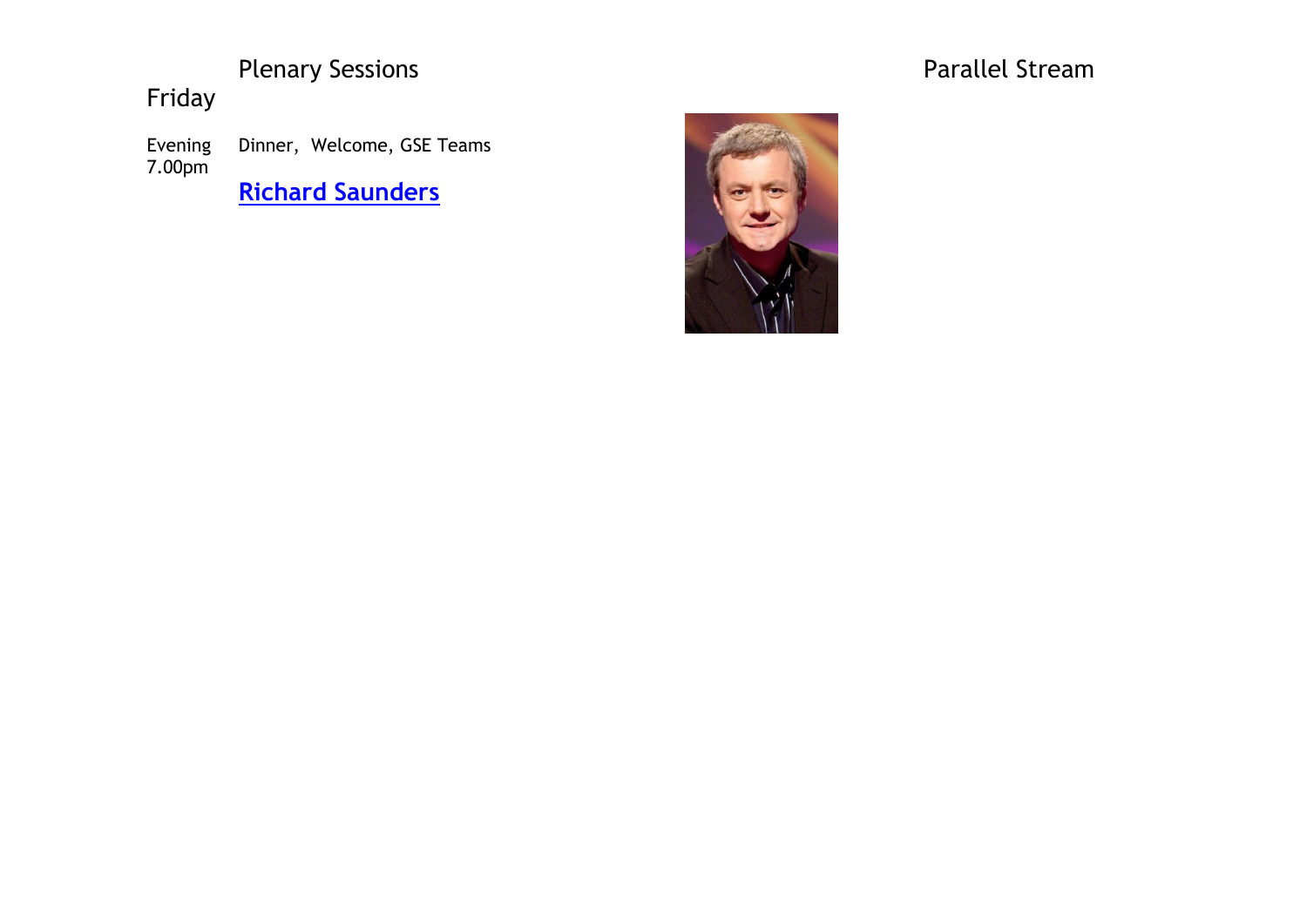## Plenary Sessions **Plenary Sessions Parallel Stream** Saturday Morning

Session 2 Formal Opening, Parade of Flags 8.30am

District Governor's Welcome **John Dodd**

RI President's Personal Representative Past RI President **Bhichai [Rattakul](http://www.conference2013.rotarydistrict9680.org/index.php?option=com_content&view=article&id=105&Itemid=128)**

Youth Program – Jade Catherall

Session 3<br>10.20am

# **[Kemuel Lam Paktsun](http://www.conference2013.rotarydistrict9680.org/index.php?option=com_content&view=article&id=101&Itemid=91)**

Vocational Service - Peter Kirkwood includes Four Way Test Debate Vocational Excellence awards





10.20am Youth Discussion Panel

11.20am Social Media Discussion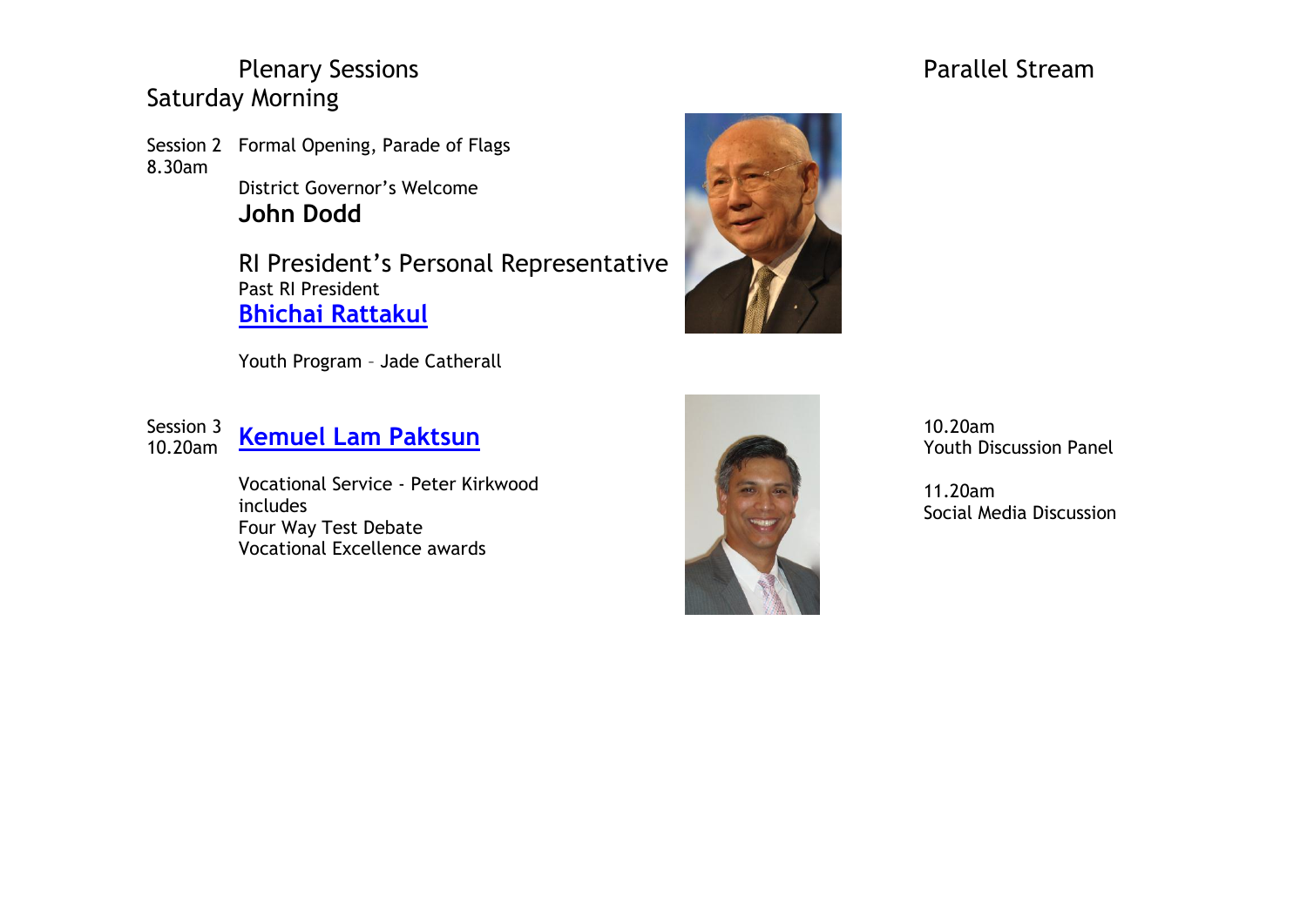# Saturday Afternoon

Session 4 Past District Governor 1.00pm **Dr Ravi [Vadlamani](http://www.conference2013.rotarydistrict9680.org/index.php?option=com_content&view=article&id=99&Itemid=112)**

International Program – Lyn Davies



### 2.20pm International Discussion Panel

4.00pm Delegate Voting

Session 5 **[Stuart Rees](http://www.conference2013.rotarydistrict9680.org/index.php?option=com_content&view=article&id=102&Itemid=89)** 2.20pm Director, Sydney Peace Foundation University of Sydney

Community Program – Cliff Hoare

Past RI President **Bhichai [Rattakul](http://www.conference2013.rotarydistrict9680.org/index.php?option=com_content&view=article&id=105&Itemid=128)** Report on Rotary



1.00pm Vocational Discussion Panel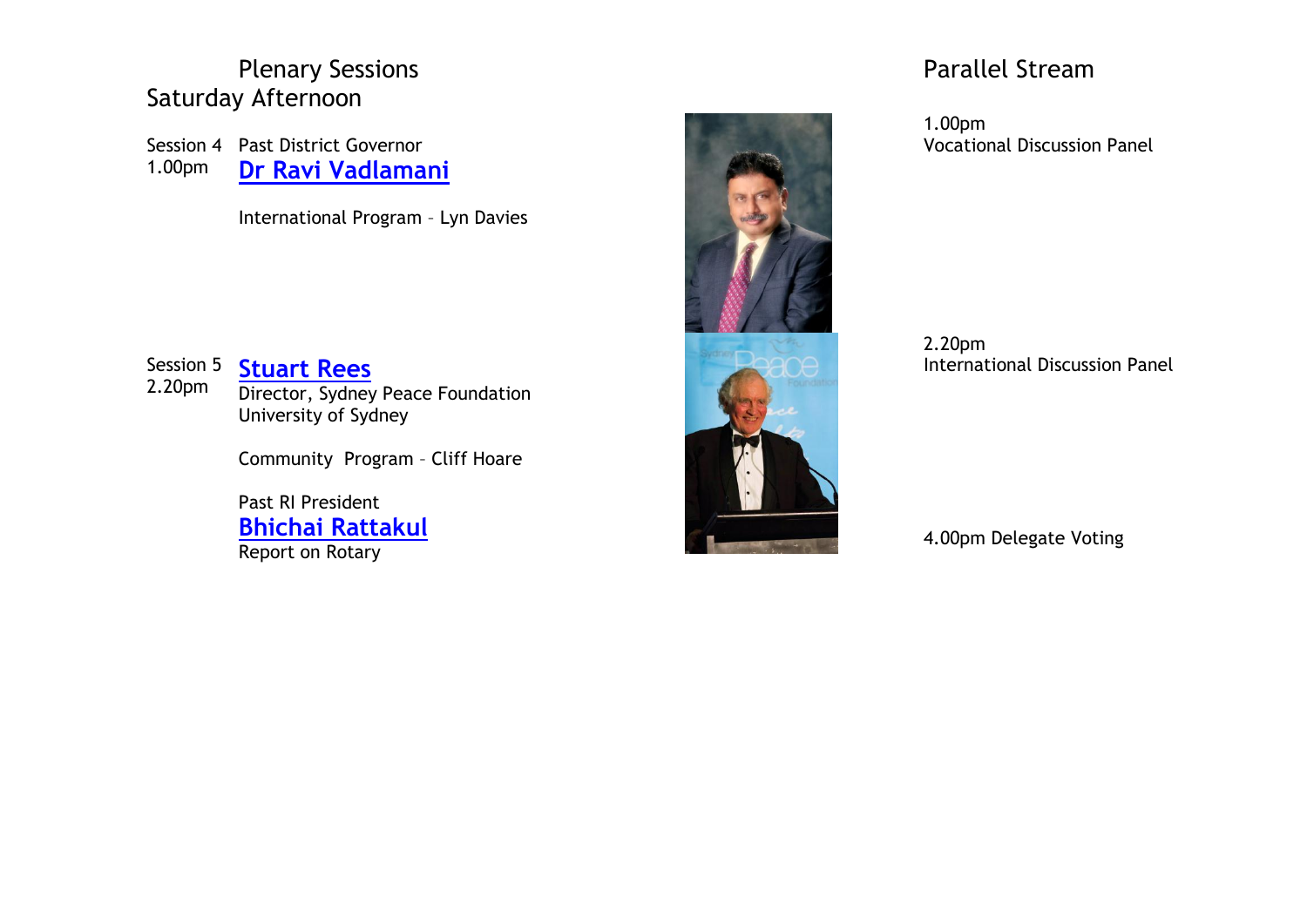# Plenary Sessions **Plenary Sessions Parallel Stream**

Sunday

Session 7 **RI Convention 2014** 9.00am Past District Governors Monica Saville and Harold Sharp

> **Partnerships for Peace Sally [Stevenson](http://www.conference2013.rotarydistrict9680.org/index.php?option=com_content&view=article&id=100&Itemid=88)** Founding Chair of Indigo Foundation

**Novus Foundation**  Past District Governor **John Cameron and Peter Smith** (Wahroonga)

**The Rotary Foundation** Past District Governor, **Monica Saville**

Remembrance



## 8.15am Ecumenical Service

9.15am Community Discussion Panel